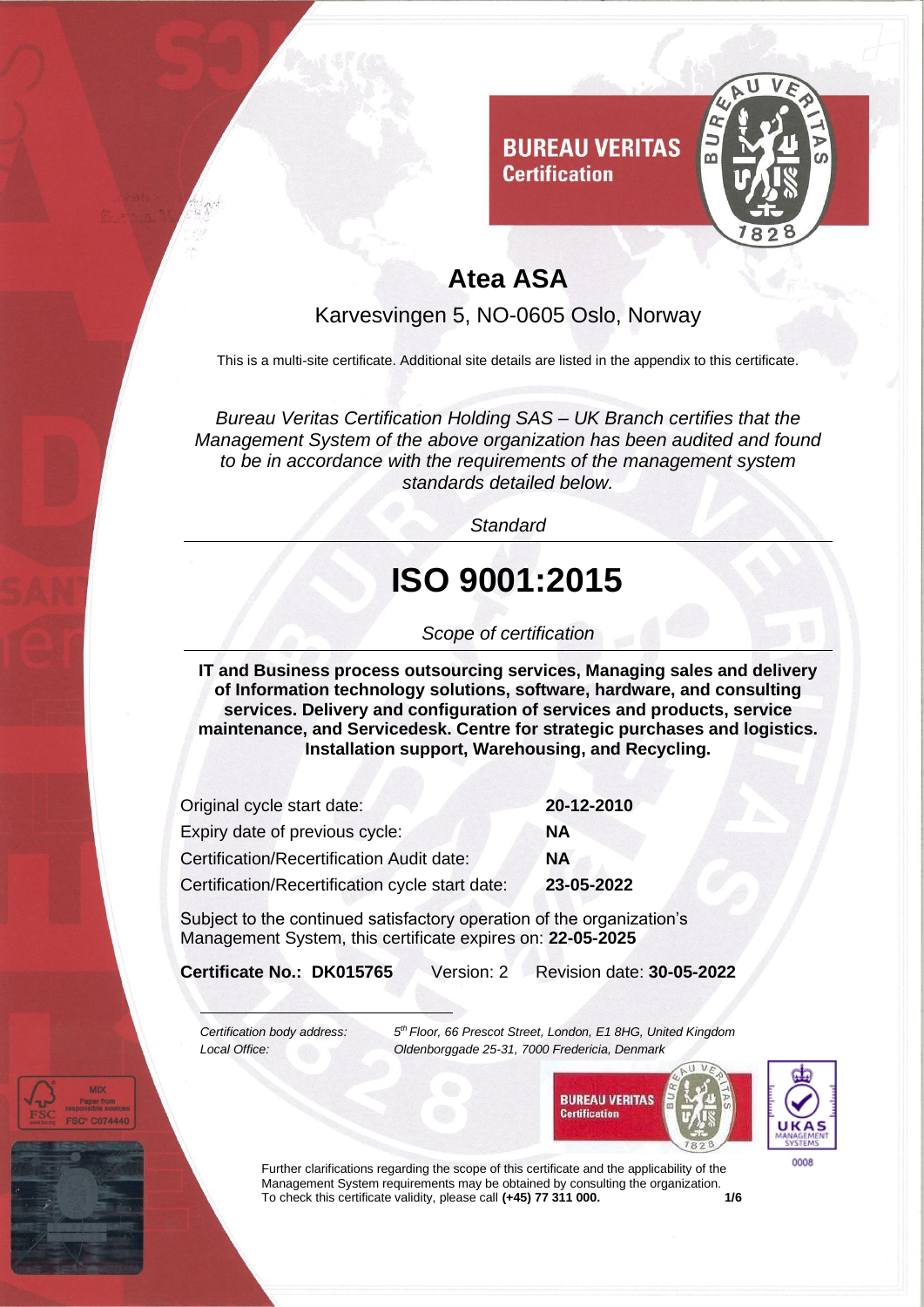

*Standard*

#### **ISO 9001:2015**

*Scope of certification*

**IT and Business process outsourcing services, Managing sales and delivery of Information technology solutions, software, hardware, and consulting services. Delivery and configuration of services and products, service maintenance, and Servicedesk. Centre for strategic purchases and logistics. Installation support, Warehousing, and Recycling.** 

| <b>Site Name/location:</b>      | <b>Site Address:</b>                          | <b>Site Scope:</b>                                                                                                                                                                                                                                                                                                                                                                |
|---------------------------------|-----------------------------------------------|-----------------------------------------------------------------------------------------------------------------------------------------------------------------------------------------------------------------------------------------------------------------------------------------------------------------------------------------------------------------------------------|
| Atea ASA<br>(Head Office)       | Karvesvingen 5, NO-0605<br>Oslo, Norway       | IT and Business process outsourcing<br>services, Managing sales and delivery<br>of Information technology solutions,<br>software, hardware, and consulting<br>services. Delivery and configuration of<br>services and products, service<br>maintenance, and Servicedesk.<br>Centre for strategic purchases and<br>logistics. Installation support,<br>Warehousing, and Recycling. |
| Atea Denmark<br><b>Ballerup</b> | Lautrupvang 6, 2750<br>Ballerup, Denmark      |                                                                                                                                                                                                                                                                                                                                                                                   |
| Atea Denmark<br>Aarhus          | Tangen 4, 8200 Aarhus,<br>Denmark             |                                                                                                                                                                                                                                                                                                                                                                                   |
| Atea Denmark<br>Esbjerg         | Toldbodvej 1, 6700 Esbjerg,<br><b>Denmark</b> |                                                                                                                                                                                                                                                                                                                                                                                   |
| Atea Denmark<br>Karup           | N.O. Hansens Vej 4, 7470<br>Karup, Denmark    |                                                                                                                                                                                                                                                                                                                                                                                   |
| Atea Denmark<br>Kolding         | Venusvej 6, 6000 Kolding,<br>Denmark          |                                                                                                                                                                                                                                                                                                                                                                                   |
| Atea Denmark<br>Taastrup        | Roskildevej 325A, 2630<br>Taastrup, Denmark   |                                                                                                                                                                                                                                                                                                                                                                                   |

**Certificate No.: DK015765** Version: 2 Revision date: **30-05-2022**

*Certification body address: 5*

*th Floor, 66 Prescot Street, London, E1 8HG, United Kingdom Local Office: Oldenborggade 25-31, 7000 Fredericia, Denmark*





Further clarifications regarding the scope of this certificate and the applicability of the Management System requirements may be obtained by consulting the organization. To check this certificate validity, please call **(+45) 77 311 000. 2/6**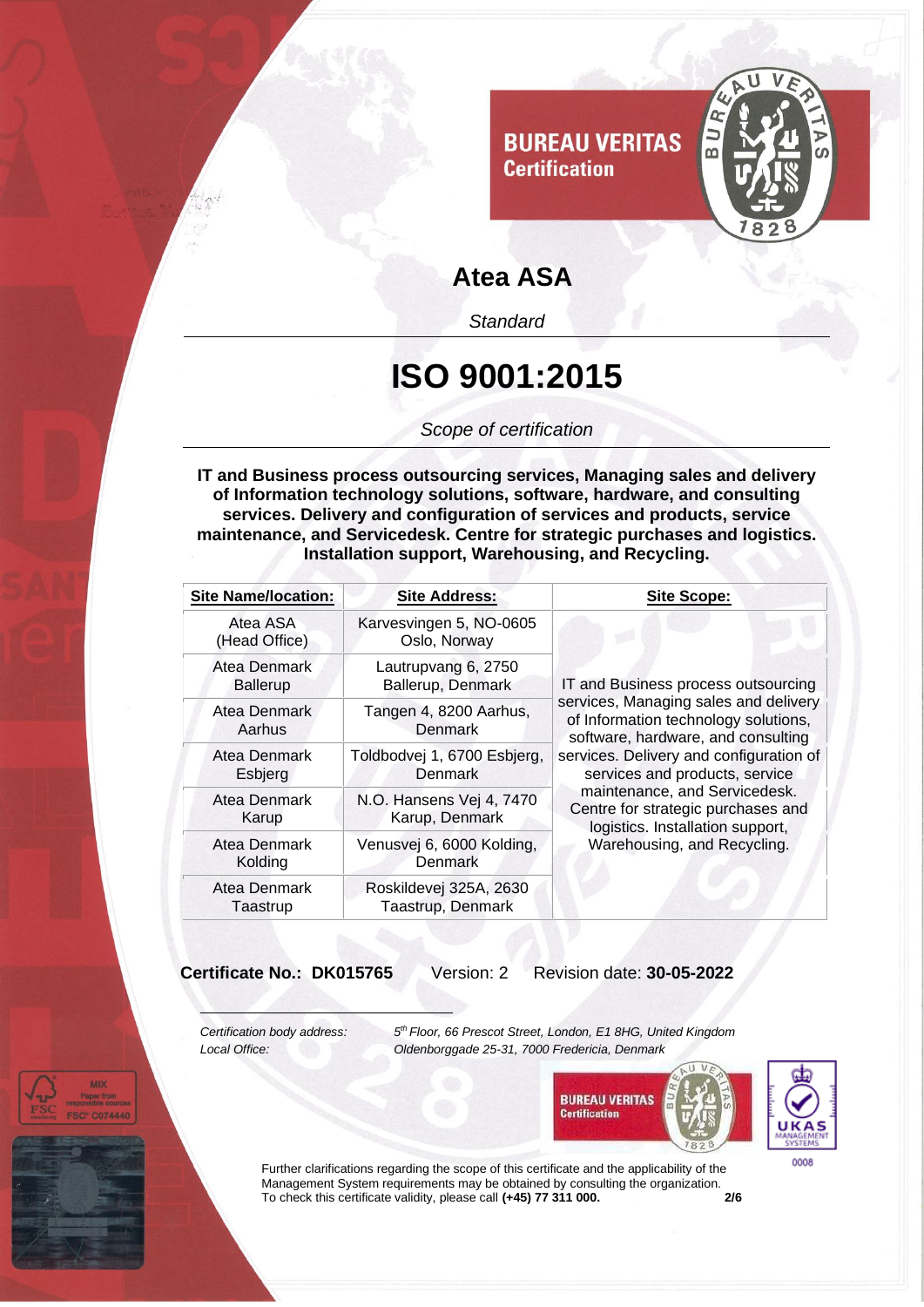

*Standard*

#### **ISO 9001:2015**

*Scope of certification*

| <b>Site Name/location:</b> | <b>Site Address:</b>                                            | <b>Site Scope:</b>                                                                                                                                                                                                                                                                                                                                                                |
|----------------------------|-----------------------------------------------------------------|-----------------------------------------------------------------------------------------------------------------------------------------------------------------------------------------------------------------------------------------------------------------------------------------------------------------------------------------------------------------------------------|
| Atea Denmark<br>Aalborg    | Hjulmagervej 55, 9000<br>Aalborg, Denmark                       | IT and Business process outsourcing<br>services, Managing sales and delivery<br>of Information technology solutions,<br>software, hardware, and consulting<br>services. Delivery and configuration of<br>services and products, service<br>maintenance, and Servicedesk.<br>Centre for strategic purchases and<br>logistics. Installation support,<br>Warehousing, and Recycling. |
| Atea Sweden<br>Nyköping    | Bagaregatan 3, 611 31<br>Nyköping, Sweden                       |                                                                                                                                                                                                                                                                                                                                                                                   |
| Atea Sweden<br>Ljungby     | Garvaren, plan 5,<br>Stationsgatan 2, 341 60<br>Ljungby, Sweden |                                                                                                                                                                                                                                                                                                                                                                                   |
| Atea Sweden<br>Katrineholm | Värmbolsvägen 3, 641 51<br>Katrineholm, Sweden                  |                                                                                                                                                                                                                                                                                                                                                                                   |
| Atea Sweden<br>Skövde      | Rattvägen 6, 541 34 Skövde,<br>Sweden                           |                                                                                                                                                                                                                                                                                                                                                                                   |
| Atea Sweden<br>Linköping   | Roxviksgatan 16, 582 73<br>Linköping, Sweden                    |                                                                                                                                                                                                                                                                                                                                                                                   |
| Atea Sweden<br>Värnamo     | Jönköpingsvägen 15, 331 34<br>Värnamo, Sweden                   |                                                                                                                                                                                                                                                                                                                                                                                   |
| Atea Sweden<br>Eskilstuna  | Kungsgatan 59, 632 21<br>Eskilstuna, Sweden                     |                                                                                                                                                                                                                                                                                                                                                                                   |
| Atea Sweden<br>Jönköping   | Bataljonsgatan 12, 553 05<br>Jönköping, Sweden                  |                                                                                                                                                                                                                                                                                                                                                                                   |

**Certificate No.: DK015765** Version: 2 Revision date: **30-05-2022**

*Certification body address: 5*

**MD** 

*th Floor, 66 Prescot Street, London, E1 8HG, United Kingdom Local Office: Oldenborggade 25-31, 7000 Fredericia, Denmark*





Further clarifications regarding the scope of this certificate and the applicability of the Management System requirements may be obtained by consulting the organization. To check this certificate validity, please call **(+45) 77 311 000. 3/6**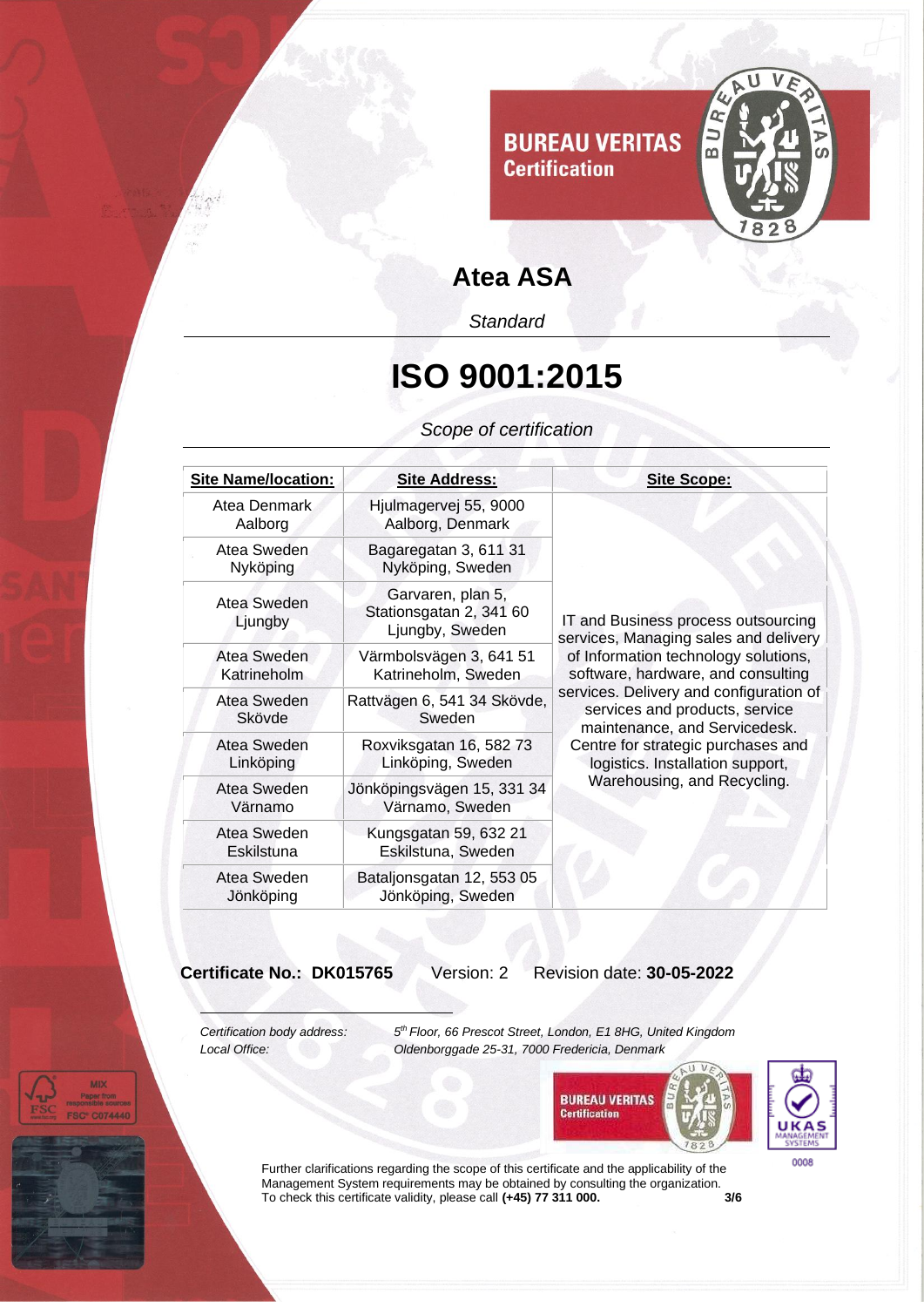

*Standard*

#### **ISO 9001:2015**

*Scope of certification*

| <b>Site Name/location:</b> | <b>Site Address:</b>                           | <b>Site Scope:</b>                                                                                                                                                                                                                                                                                                                                                                |
|----------------------------|------------------------------------------------|-----------------------------------------------------------------------------------------------------------------------------------------------------------------------------------------------------------------------------------------------------------------------------------------------------------------------------------------------------------------------------------|
| Atea Sweden<br>Kalmar      | Norra Vägen 40, 392 35<br>Kalmar, Sweden       | IT and Business process outsourcing<br>services, Managing sales and delivery<br>of Information technology solutions,<br>software, hardware, and consulting<br>services. Delivery and configuration of<br>services and products, service<br>maintenance, and Servicedesk.<br>Centre for strategic purchases and<br>logistics. Installation support,<br>Warehousing, and Recycling. |
| Atea Sweden<br>Karlskrona  | Campus Gräsvik 2, 371 75<br>Karlskrona, Sweden |                                                                                                                                                                                                                                                                                                                                                                                   |
| Atea Sweden<br>Karlstad    | Säterivägen 18, 653 41<br>Karlstad, Sweden     |                                                                                                                                                                                                                                                                                                                                                                                   |
| Atea Sweden<br>Linköping   | Gjuterigatan 5, 582 73<br>Linköping, Sweden    |                                                                                                                                                                                                                                                                                                                                                                                   |
| Atea Sweden<br>Norrköping  | Vattengränden 2, 602 22<br>Norrköping, Sweden  |                                                                                                                                                                                                                                                                                                                                                                                   |
| Atea Sweden<br>Skara       | Skaraborgsgatan 34D, 532<br>30 Skara, Sweden   |                                                                                                                                                                                                                                                                                                                                                                                   |
| Atea Sweden<br>Västerås    | Port Anders gata 9, 722 12<br>Västerås, Sweden |                                                                                                                                                                                                                                                                                                                                                                                   |
| Atea Sweden<br>Växjö       | Nylandavägen 8 A, 352 50<br>Växjö, Sweden      |                                                                                                                                                                                                                                                                                                                                                                                   |
| Atea Sweden<br>Orebro      | Gustavsviksvägen 3, 702 30<br>Örebro, Sweden   |                                                                                                                                                                                                                                                                                                                                                                                   |
| Atea Sweden<br>Borlänge    | Bygatan 35, 784 34<br>Borlänge, Sweden         |                                                                                                                                                                                                                                                                                                                                                                                   |

**Certificate No.: DK015765** Version: 2 Revision date: **30-05-2022**

*Certification body address: 5*

*th Floor, 66 Prescot Street, London, E1 8HG, United Kingdom Local Office: Oldenborggade 25-31, 7000 Fredericia, Denmark*





Further clarifications regarding the scope of this certificate and the applicability of the Management System requirements may be obtained by consulting the organization. To check this certificate validity, please call **(+45) 77 311 000. 4/6**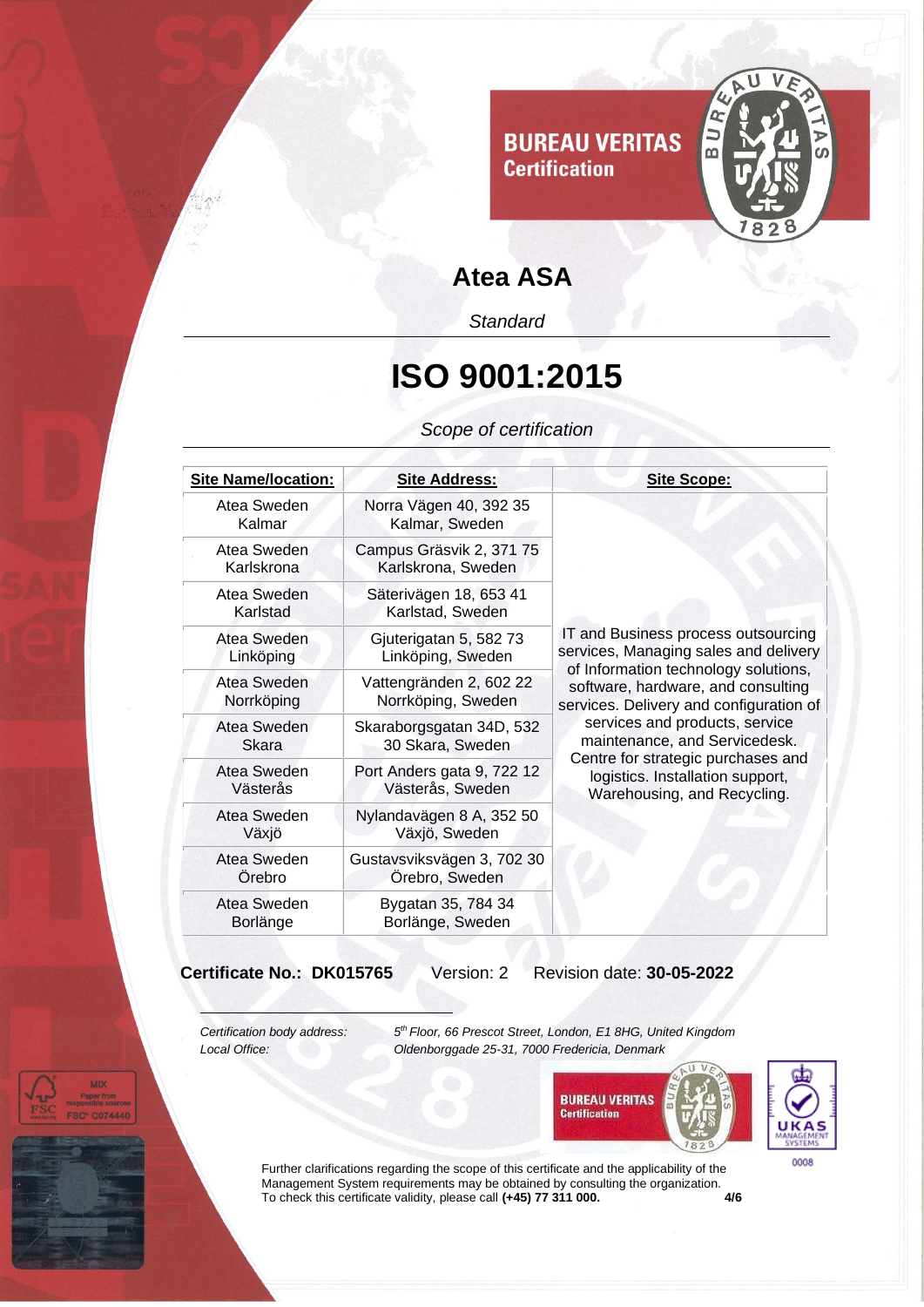

*Standard*

## **ISO 9001:2015**

*Scope of certification*

| <b>Site Name/location:</b>  | <b>Site Address:</b>                                 | <b>Site Scope:</b>                                                                                                                                                                                                                                                                                                                                                                |
|-----------------------------|------------------------------------------------------|-----------------------------------------------------------------------------------------------------------------------------------------------------------------------------------------------------------------------------------------------------------------------------------------------------------------------------------------------------------------------------------|
| Atea Sweden<br>Gävle        | Ersbogatan 6, 802 93 Gävle,<br>Sweden                | IT and Business process outsourcing<br>services, Managing sales and delivery<br>of Information technology solutions,<br>software, hardware, and consulting<br>services. Delivery and configuration of<br>services and products, service<br>maintenance, and Servicedesk.<br>Centre for strategic purchases and<br>logistics. Installation support,<br>Warehousing, and Recycling. |
| Atea Sweden<br>Hudiksvall   | Sjötullsgatan 16, 824 50<br>Hudiksvall, Sweden       |                                                                                                                                                                                                                                                                                                                                                                                   |
| Atea Sweden<br>Kiruna       | Kaserngatan 14, 981 37<br>Kiruna, Sweden             |                                                                                                                                                                                                                                                                                                                                                                                   |
| Atea Sweden<br>Luleå        | Robertsviksgatan 6B, 973 41<br>Luleå, Sweden         |                                                                                                                                                                                                                                                                                                                                                                                   |
| Atea Sweden<br>Piteå        | Kunskapsallén 20A, 941 63<br>Piteå, Sweden           |                                                                                                                                                                                                                                                                                                                                                                                   |
| Atea Sweden<br>Skellefteå   | Torggatan 2, 3 tr, 931 32<br>Skellefteå, Sweden      |                                                                                                                                                                                                                                                                                                                                                                                   |
| Atea Sweden<br>Sundsvall    | Kolvägen 15, 852 29<br>Sundsvall, Sweden             |                                                                                                                                                                                                                                                                                                                                                                                   |
| Atea Sweden<br>Umeå         | Gräddvägen 7, 906 20<br>Umeå, Sweden                 |                                                                                                                                                                                                                                                                                                                                                                                   |
| Atea Sweden<br>Örnsköldsvik | Viktoriaesplanaden 6, 891<br>36 Örnsköldsvik, Sweden |                                                                                                                                                                                                                                                                                                                                                                                   |
| Atea Sweden<br>Frösön       | Öneslingan 7, 832 51<br>Frösön, Sweden               |                                                                                                                                                                                                                                                                                                                                                                                   |

**Certificate No.: DK015765** Version: 2 Revision date: **30-05-2022**

*Certification body address: 5*

*th Floor, 66 Prescot Street, London, E1 8HG, United Kingdom Local Office: Oldenborggade 25-31, 7000 Fredericia, Denmark*





Further clarifications regarding the scope of this certificate and the applicability of the Management System requirements may be obtained by consulting the organization. To check this certificate validity, please call **(+45) 77 311 000. 5/6**